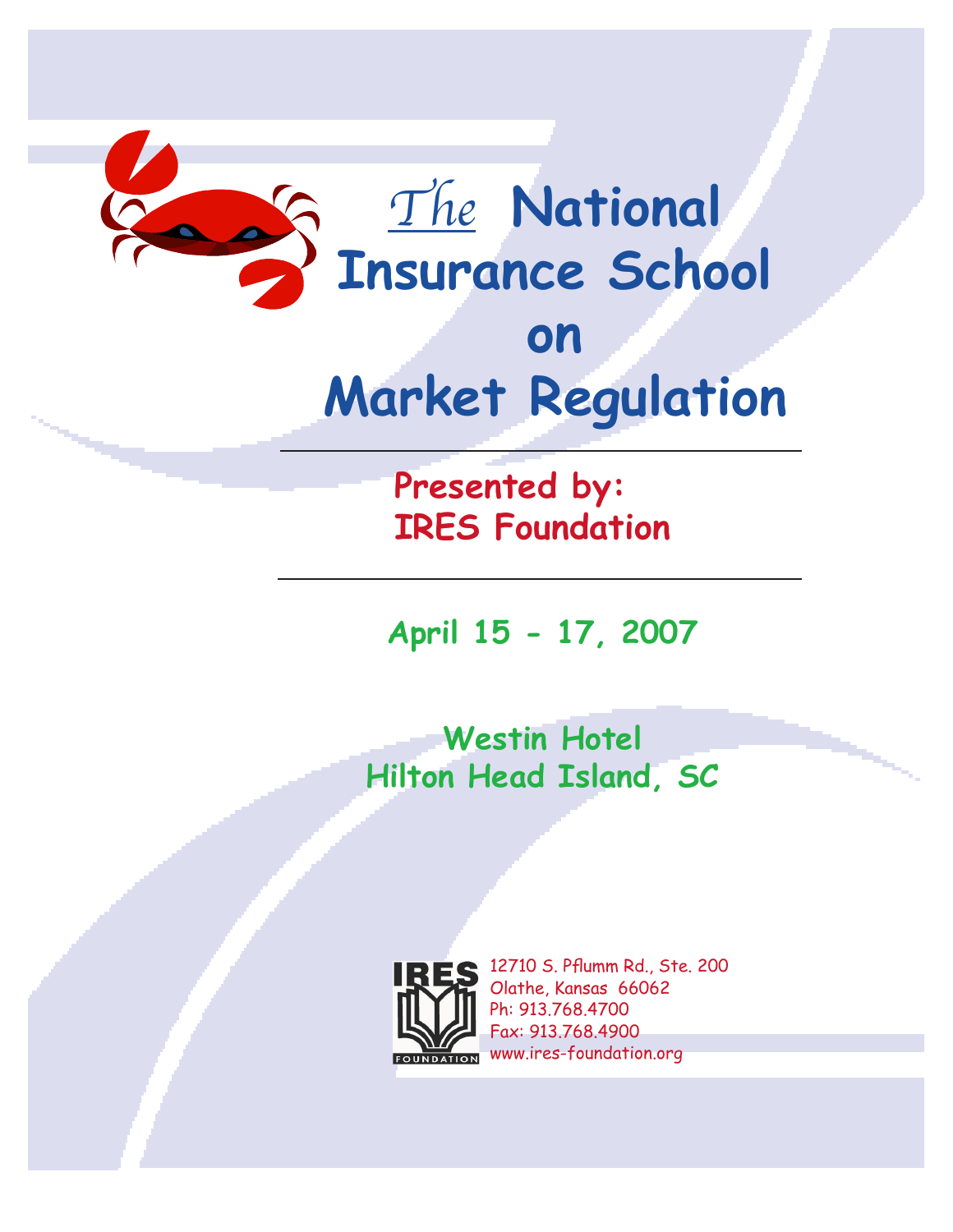# **PROGRAM**

## Sunday, April 15, 2007

- 4:00 **Registration Open Ballroom Foyer** 6:30 pm(Sign-up for private appointments & lunch)
- 
- 5:00 pm **Faculty Review Meeting** Gazebo
- 5:00 **Exhibitor Showcase Reception** 6:30 pm Grand Ballroom Foyer
- 6:00 pm **First Timers' Reception** Gazebo
- 6:30 **Welcome Reception** 8:30 pm Spouses and guests are welcome to attend.
- Oceanfront Deck (Back-up Archer) *Sponsored by Sonnenschein, Nath & Rosenthal and Nelson Levine de Luca & Horst*

## Monday, April 16, 2007

- 7:30 am **Registration & Coffee Service Foyer Exhibitor Showcase - Open all day**
- 8:00 am **Opening Session Grand Ballroom** *Damian Sepanik, IRES Foundation Chairperson Douglas Freeman, IRES President Sue Stead, School Chairperson*

#### **Welcome**

*Hon. Scott Richardson, South Carolina Commissioner of Insurance* **Featured Speaker** *Hon. George Dale Mississippi Commissioner of Insurance*

**Introduction of the Faculty** *John Mancini, IRES Foundation Board*

#### **Paul DeAngelo Memorial Award** *John Mancini, IRES Foundation Board*

- 9:15 am **Business Break**
- 9:30 am **FEATURE SESSION GRAND BALLROOM Is Federal Regulation Here?** Discover the extent to which federal authorities regulate the insurance industry. Find out how these laws and agencies affect your company. *Featuring: David Brummond, Department of Treasury, Offce of Foreign Assets Control; Martin Feuer, Zurich; Tom Selman, NASD*

#### 10:30 am **Business Break**

10:45 am **Workers' Compensation: One Line But Many Regulatory Agencies Grand Ballroom**

> Experts discuss market conduct exams, data issues, claims audits, loss prevention exams and their impact on insurance companies. *Featuring: Peter Burton, NCCI; Gregory Jenkins, Florida Division of Workers' Compensation; Hector Reyes, Liberty Mutual*

### 10:45 am **The State of Market Regulation South Carolina & Maryland - Archer West**

*June DuBard & Charles Perry (SC); Dudley Ewen & Leighton Tabron (MD)* **Ohio & Florida - Archer East** *Peg Ising (OH); Sam Binnun (FL)*

#### **PRIVATE APPOINTMENTS - GAZEBO**

- 11:45 am **Networking Lunch Carolina Cafe** Join a state regulator for lunch.
- 1:15 pm **Annuity Suitability Standards? It Won't Stop! - Grand Ballroom**

Understand the most recent developments at the state and federal level, including how new NASD rules may overlap with state regulations. *Featuring: Don Walters, IMSA; Peg Ising (OH); Tom Selman, NASD*

**The State of Market Regulation Wisconsin & Illinois - Archer West** *Susan Ezalarab (WI); Michael Hessler (IL*) **Virginia & Missouri - Archer East** *Weldon Hazlewood & Katie Johnson (VA); Douglas Freeman (MO)* 

### **PRIVATE APPOINTMENTS - GAZEBO**

2:15 pm **Business Break**

 2:30 pm **FEATURE SESSION - GRAND BALLROOM Troubling Information Requests - When Complying Can Get You in Hot Water** Get advice from senior compliance officials and regulators on handling impossible requests, data security issues and demands from non-insurance regulators. *Featuring: Leslie Krier (WA); Katie Johnson (VA)*

3:30 pm **Business Break**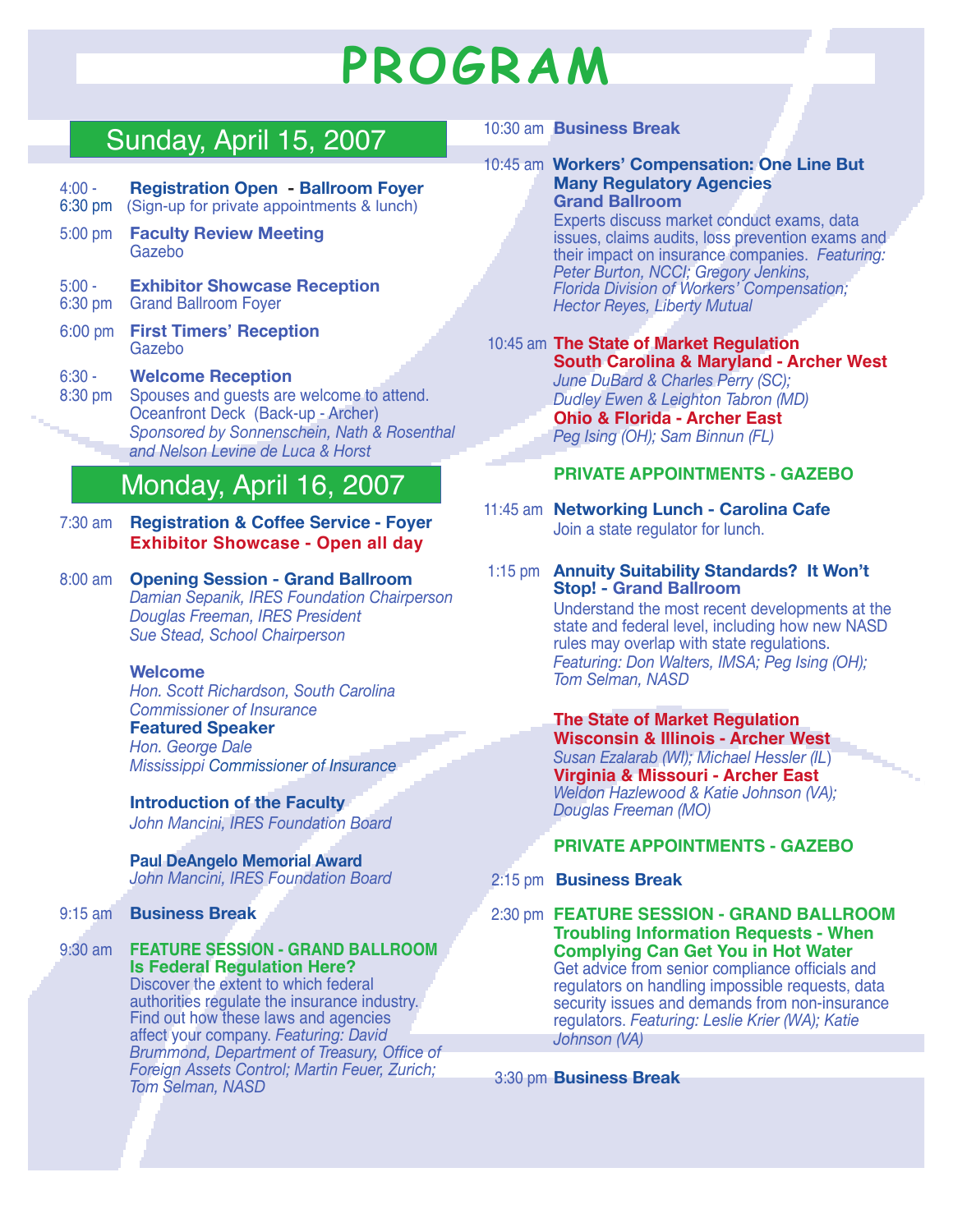# **PROGRAM**

#### 3:45 pm **FEATURE SESSION - GRAND BALLROOM Regulator Relationships**

Discover how your relationships with insurance regulators can help your company. *Featuring: Hon. George Dale, Mississippi Commissioner; Gary Hernandez, Sonnenschein, Nath & Rosenthal; Bennett Katz, 21st Century Insurance; Dennis Shoop (PA)* 

#### 4:45 - **Exhibitor Showcase Reception - Foyer**

6:00 pm Light hors d 'oeuvres and refreshments

## Tuesday, April 17, 2007

 8:00 am **Registration Open - Foyer Exhibitor Showcase (until Noon)** 

#### 8:30 - **PRIVATE APPOINTMENTS - GAZEBO**

 9:30 am **Continental Breakfast** Danner Ballroom

#### 9:30 - **Round Robin Discussions with Regulators**

10:30 am Danner Ballroom - Open to everyone

#### 10:45 am **FEATURE SESSION - GRAND BALLROOM Contract Examiners & Consultants:**

**Guns for Hire?** Contract examiners can cost you more than just money. A discussion of the obvious and not-so-obvious problems. *Featuring: Paul Hogan (AZ); Sam Binnun (FL); Jann Goodpaster, RSM McGladrey; Ken Cooley, State Farm*

#### Noon **Luncheon - Danner Ballroom** *Hon. Julie Benafeld Bowman Arkansas Commissioner of Insurance*

1:30 pm **The Market Regulation Handbook: Is it Code or Just Guidelines? - Grand Ballroom** What is it? What are you and regulators supposed to do with it? *Featuring: Bruce Ramge (NE); Anne Marie Narcini (NJ); Eric Berger, The Gray Insurance Co.; Shelly Schuman, INS Regulatory Insurance Services*

> **The State of Market Regulation New York & Colorado - Archer West** *Charles Rapacciuolo (NY); Jeffory Olson (CO)* **Pennsylvania & Arizona - Archer East** *Dennis Shoop (PA); Paul Hogan (AZ)*

**PRIVATE APPOINTMENTS - GAZEBO**

#### 2:30 pm **Business Break**

### 2:45 pm **Market Conduct Annual Statement Grand Ballroom**

Learn about recent proposals for centralized data collection and expansion of data elements. Get answers to your questions about the statement. *Featuring: Kim Kennedy, Travelers; Cheryl Davis, Nationwide Insurance; various state regulators*

**The State of Market Regulation Texas & Washington - Archer West** *Danny Saenz (TX); Leslie Krier (WA)* **New Jersey & California - Archer East** *Anne Marie Narcini (NJ); Craig Dixon & Pam O'Connell (CA)*

### **PRIVATE APPOINTMENTS - GAZEBO**

#### 4:00 **- If Dreams Could Come True** 4:45 pm **Grand Ballroom**

#### Faculty will discuss their dreams for the future of market regulation and their individual actions to make these dreams come true. *Moderator: Bennett Katz, 21st Century Insurance Company*

#### **Beachside Carolina Clambake Dinner** 10:00 pm Oceanfront Pavilion 6:00

*Sponsored by Wolters Kluwer Financial Services and IRES Foundation*

#### Entire conference is business casual.

#### IRES FOUNDATION ANTITRUST POLICY

As directors of the IRES Foundation or participants in any IRES Foundation meeting, all persons affliated with the insurance industry need to be mindful of the constraints of the antitrust laws. There shall be no discussions of agreements or concerted actions that may restrain competition. This prohibition includes the exchange of information concerning company rates, coverages, market practices, claims settlement practices, or any other competitive aspect of an individual company's operation. Each IRES Foundation member or meeting participant is obligated to speak up immediately for the purpose of preventing any discussion falling outside the bounds indicated.